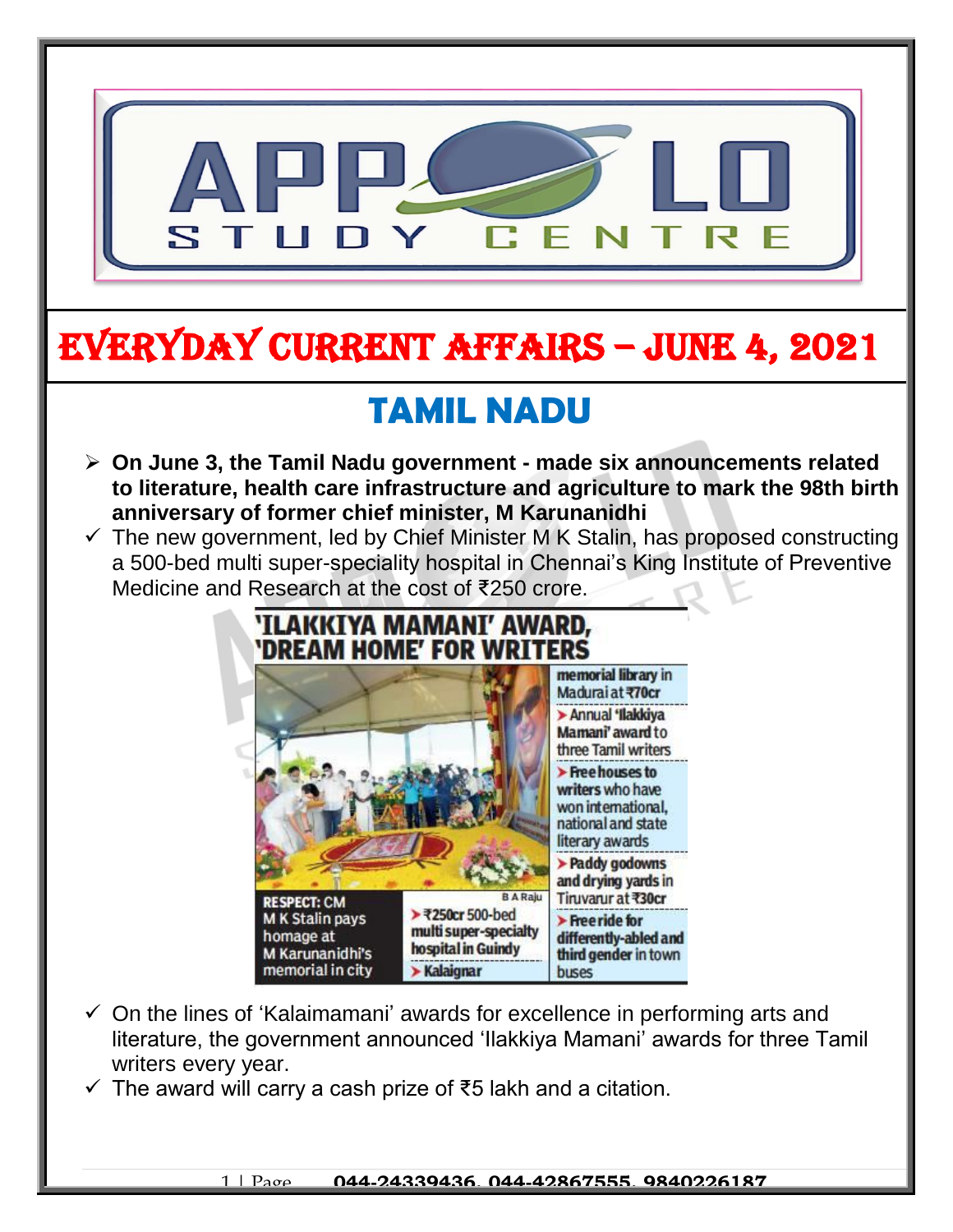- $\checkmark$  In addition, the state would also provide housing for writers who are recipients of awards such as Jnanpith, Sahitya Akademi and other renowned state/ international literary awards.
- $\checkmark$  The 'dream' houses will be provided in either their district or whichever district in which they wish to reside.
- $\checkmark$  A Kalaignar Memorial Library, spread across 2 lakh square feet, will also be constructed in Madurai at a cost of ₹70 crore.
- $\checkmark$  The scheme of free ride for women in town buses will be extended to disabled people and members of the third gender.
- $\checkmark$  Earlier, the CM had ordered the 'free ride' scheme for women on his first day as chief minister on May 7
- $\checkmark$  The government also proposed to build warehouses for farmers to store their produce and prevent it from being destroyed
- A budget of ₹24.30 crore will be allotted to construct to store 16,000-tonne paddy in Tiruvarur, Thiruthuraipoondi, Muthupet, Mannargudi, Kottur, Needamangalam, Nannilam, Kudavasal, Koradacheri and Valangaiman blocks in Tiruvarur district.
- $\checkmark$  The CM also announced financial assistance to police officers to recognise their services throughout the pandemic.
- It will cover 1.17 lakh Tamil Nadu police personnel who will receive ₹5,000 as monetary assistance.
- $\checkmark$  Since farmers suffer losses due to improper drying of foodgrain, the state government would be setting up 50 open drying yards in 10 blocks of the Tiruvarur district at a cost of ₹5 crore
- $\checkmark$  Further, the government will also set up recirculating batch dryers in Kottur and Valangaiman blocks at ₹60 lakh, continuous flow dryers in Needamangalam and Mannargudi blocks at ₹60 lakh.
- $\checkmark$  The government statement also recalled the schemes launched by the former five-time CM for the welfare of poor, including Dr Muthulakshmi memorial maternity assistance scheme and insurance scheme.
- **On June 3, Tamil Nadu chief minister M K Stalin - launched distribution of the second instalment of the Covid relief of ₹2,000 to the rice cardholders in the state.**

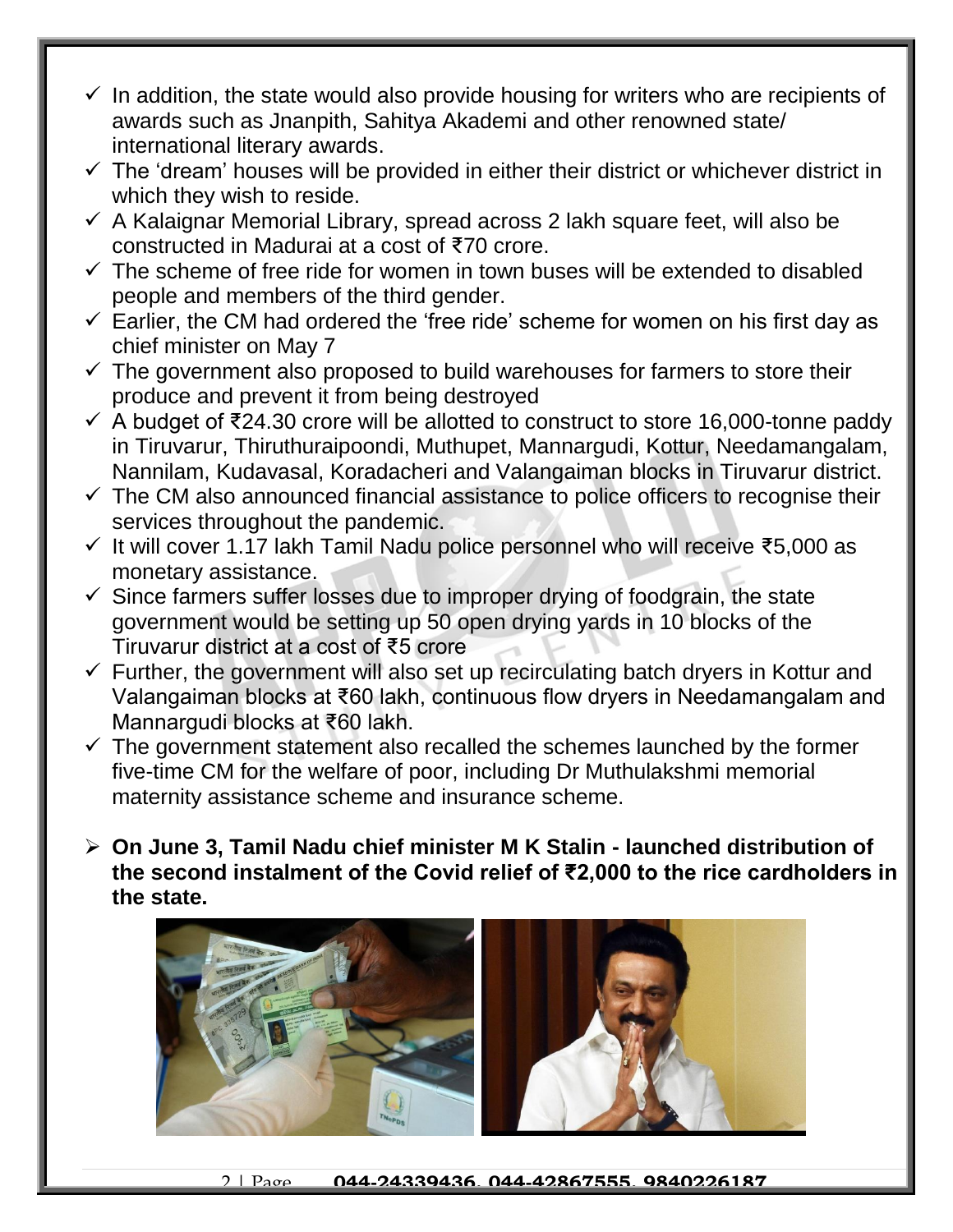- $\checkmark$  He also commenced the supply of a free grocery kit of 14 items to the rice cardholders.
- $\checkmark$  The move would benefit 2.1 crore rice cardholders in the state.
- $\checkmark$  The first instalment of ₹2,000 was launched days after the DMK government assumed charge.
- This electoral promise of the DMK cost the exchequer ₹8,392.8 crore.
- $\checkmark$  On May 28, the chief minister announced the distribution of grocery kits to the cardholders in the month of June.
- $\checkmark$  Each grocery kit consists of a kilogram each of wheat flour, salt and rava, 500g each of sugar and urad dal, 250g each of tamarind and Bengal gram, 100gm each of mustard, cumin seeds, turmeric powder and chilli powder, 200gm tea dust, a bath and a detergent soap.
- The initiative would cost ₹844.5 crore to the exchequer.
- **Tamil Nadu - has risen to second rank in NITI Aayog's Sustainable Development Goals (SDGs) Index for 2020-21 from the third position during 2019-20.**
- $\checkmark$  It has improved its performance in 13 of 15 parameters to secure the second position that it shares with Himachal Pradesh.
- $\checkmark$  As per the report released on June 3, overall, Tamil Nadu had a score of 74 and was behind Kerala which retained the first rank with a score of 75.
- $\checkmark$  Tamil Nadu, which topped the country in 'no poverty' and 'affordable and clean energy', was placed second in 'goal of industry, innovation and infrastructure'.
- $\checkmark$  The state ranked third in 'good health and well-being' and was among the five states that are close to achieving the target in institutional deliveries with a value of 99.9%.
- $\checkmark$  It was also the fifth best performing state in 'quality education' and 'decent work and economic growth' and fourth in gender equality.
- $\checkmark$  On the negative side, it was a poor performer 'goal of life below water' having three indicators measuring water quality (biochemical oxygen demand, total nitrogen and pH levels).
- $\checkmark$  It also performed poorly with respect to the aspirant category, securing lowest score among coastal states with just 11.
- $\checkmark$  On the groundwater situation, Tamil Nadu was among three states and Union Territory of Puducherry where the stage of groundwater extraction is between 70% and 100%.
- $\checkmark$  With regard to 'peace, justice and strong institutions', Tamil Nadu was ranked in 19th position behind Bihar, Uttar Pradesh, Kerala, Karnataka and Andhra Pradesh.
- $\checkmark$  The Index for SDGs assesses the progress of all states and Union territories on key development parameters including education, health, sanitation, employment, infrastructure, energy and environment.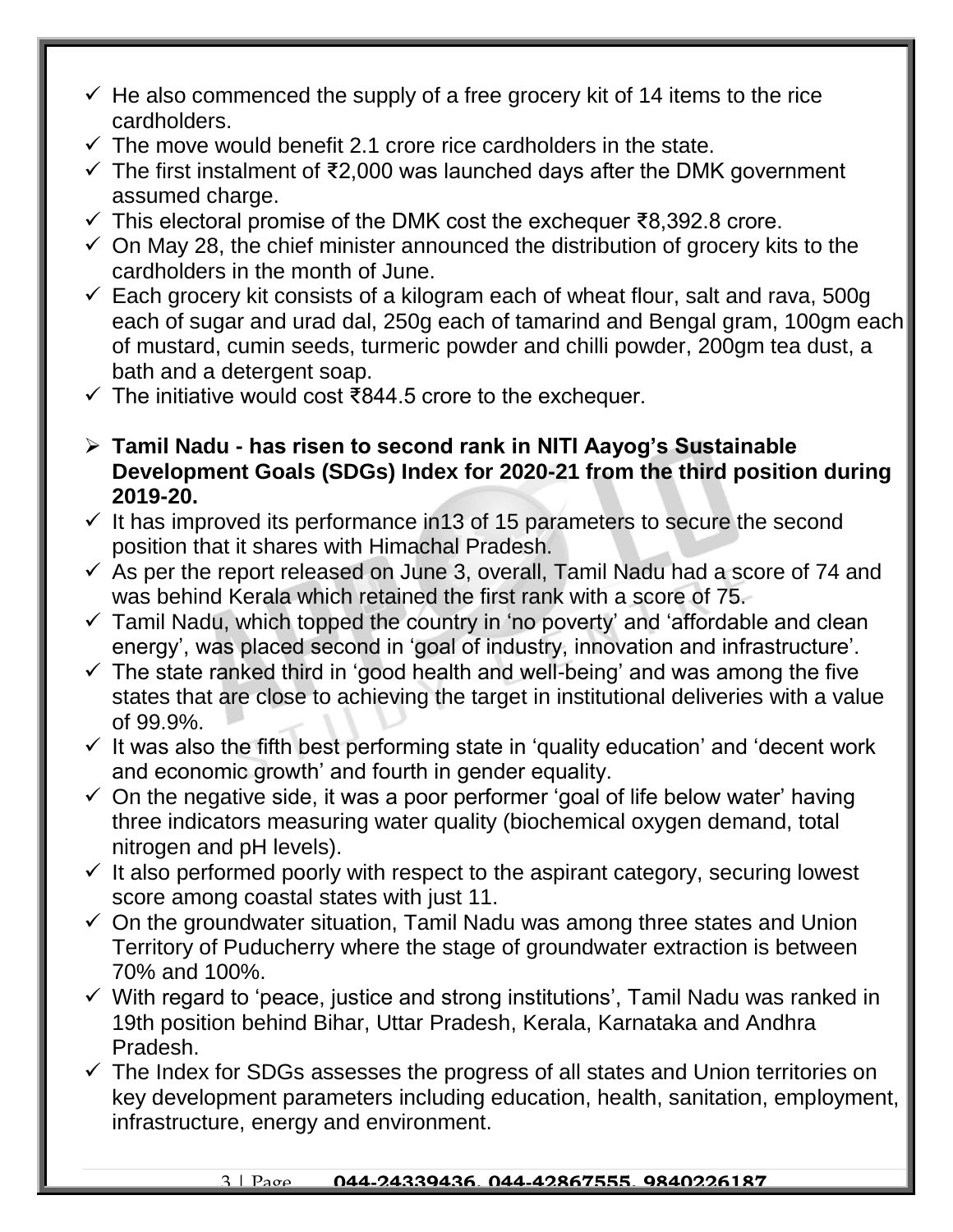- **The state government - has issued an order bringing the subcastes of Scheduled Castes — Devendrakulathan, Kadaiyan, Kalladi, Kudumban, Pallan, Pannadi and Vathiriyan — under a common category, "Devendrakula Vellalar".**
- $\checkmark$  Earlier, the Parliament had enacted a law in this regard before the assembly elections.
- $\checkmark$  The previous AIADMK government had set up a committee to examine the demand of a section of the community in this regard.
- $\checkmark$  These subcastes have considerable population in districts like Tirunelveli, Tuticorin, Ramanathapuram, Pudukottai, Thanjavur, Tiruvarur and Nagapattinam.
- $\checkmark$  In its report submitted to the government in November 2020, the committee had recommended grouping of six sub-castes and assigned a common nomenclature - Devendrakula Vellalar.
- $\checkmark$  The recommendation was accepted by the state government and the same was sent to the Union government for passing legislation.
- $\checkmark$  The Union government enacted the law just ahead of the assembly elections to the state.
- $\checkmark$  The Central Act came into force with effect from May 15, 2021.

## **NATIONAL**

- **Kerala - yet again bagged the No***.***1 slot among** *'***front runner***'* **states** in **the quest for Sustainable Development Goals 2030**
- $\checkmark$  It bettered its score from 70 in 2019 to 75 in 2020.
- $\checkmark$  Tamil Nadu and Himachal Pradesh took the second spot with a score of 74 in this year's NITI Aayog's Sustainable Development Goals (SDGs) India Index 2020-21, indicating an improvement from their previous scores of 67 and 69, respectively
- $\checkmark$  At the bottom of the ranking is Bihar with a score of (52) followed by Jharkhand (56) and Assam (57).
- $\checkmark$  In fast moving states (score-wise), top gainers are Mizoram (68), Haryana (67), and Uttarakhand (72) in 2020–21 with improvements of 12, 10 and 8 points from 2019, respectively.

| <b>Top 5 positions</b> |       | <b>Bottom 5 positions</b> |       |
|------------------------|-------|---------------------------|-------|
| <b>State</b>           | Score | <b>State</b>              | Score |
| Kerala                 | 75    | Chhattisgarh,             | 61    |
| Himachal Pradesh,      | 74    | Nagaland, Odisha          |       |
| <b>Tamil Nadu</b>      |       | Arunachal Pradesh,        | 60    |
| Andhra Pradesh, Goa,   | 72    | Meghalaya, Rajasthan,     |       |
| Karnataka, Uttarakhand |       | <b>Uttar Pradesh</b>      |       |
| <b>Sikkim</b>          | 71    | Assam                     | 57    |
| Maharashtra            | 70    | <b>Iharkhand</b>          | 56    |
|                        |       | <b>Bihar</b>              | 52    |
|                        |       |                           |       |
|                        |       |                           |       |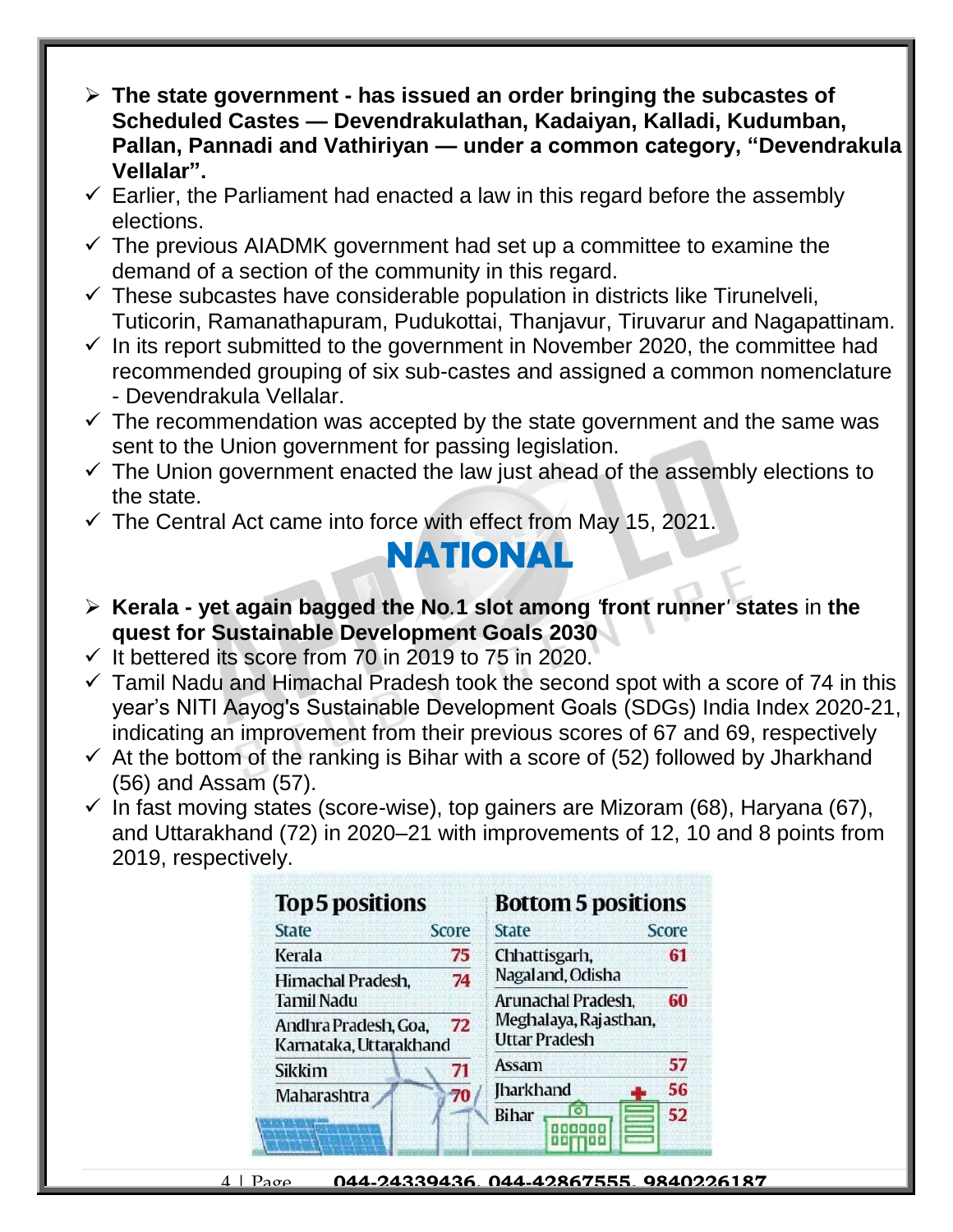- $\checkmark$  The third edition of India's SDG Index along with 'Dashboard 2020-21: Partnerships in the Decade of Action' was launched by NITI Aayog Vice Chairman Rajiv Kumar and CEO Amitabh Kant on June 3.
- $\checkmark$  Among the UTs, Chandigarh maintained its top spot with a score of 79, which is an increase over its 2019 score of 70, followed by Delhi (68).
- $\checkmark$  While in 2019, 10 states/UTs belonged to the category of front-runners (score in the range 65-99, including both), 12 more states/UTs are added in this category from 'performers' in 2020-21.
- They are Uttarakhand, Gujarat, Maharashtra, Mizoram, Punjab, Haryana, Tripura, Delhi, Lakshadweep, Andaman and Nicobar Islands, Jammu and Kashmir and Ladakh
- $\checkmark$  As per the Index, Delhi and Gujarat provided best facilities for health and well being as well as industries, innovation and infrastructure.
- $\checkmark$  Himachal Pradesh and Chandigarh scored highest in economic growth
- $\checkmark$  The report noted there has been considerable improvement in scores.
- $\checkmark$  The range for States has improved from between 50 and 70 to 52 to 75, while for the UTs, the previous range of scores was 59 and 70, which has now improved to 62-79.
- $\checkmark$  The country's overall SDG score improved by 6 points from 60 in 2019 to 66 in 2020-21.
- $\checkmark$  This was possible due to the impressive performance by states in goal 6 (clean water and sanitation) and goal 7 (affordable and clean energy), where the composite goal scores are 83 and 92, respectively.
- $\checkmark$  The Index for Sustainable Development Goals evaluates progress of states and Union Territories on various parameters including health, education, gender, economic growth, institutions, climate change and environment.
- $\checkmark$  The score index classifies states based on their performance on goals as aspirant (0-49), performer (50-64), front-runners (65-99) and achiever with a full 100.
- $\checkmark$  The SDG India Index was first launched in December 2018
- $\checkmark$  It has become the primary tool for monitoring progress on the Sustainable Development Goals in the country
- $\checkmark$  The index was developed in collaboration with the United Nations in India
- $\checkmark$  It measures the progress at the national and sub-national level in the country's journey towards meeting the global goals and targets
- $\checkmark$  The first edition of the Index has covered 13 goals, 39 targets, and 62 indicators in 2018-19
- $\checkmark$  The second edition of the Index has covered 17 goals, 54 targets and 100 indicators in the year 2019-20
- $\checkmark$  The third edition of the index covers 17 goals, 70 targets, and 115 indicators.
- $\checkmark$  In 2015, all members of the United Nations adopted the 2030 agenda for sustainable development, consisting of 17 SDGs and a further 169 targets to be achieved by 2030.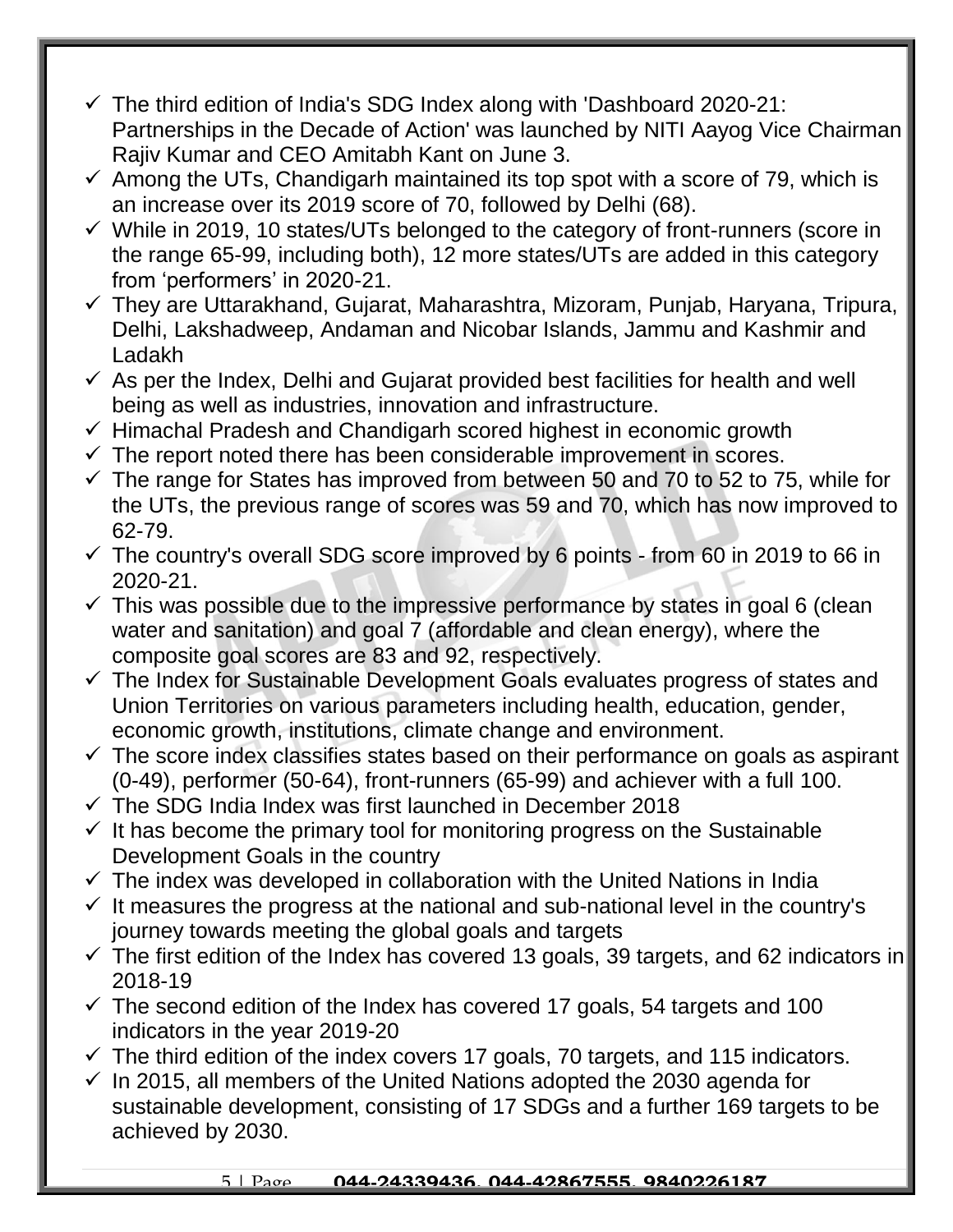- **On June 3, the Central Vigilance Commission (CVC) – has directed that a cooling-off period should be mandatorily imposed on all retired government employees before they can take up jobs in the private sector**
- $\checkmark$  Further, vigilance clearance must be sought from their former employer organisations before they are re-hired by the government on a contractual or consultancy basis
- $\checkmark$  The procedure for engaging retired government officers should be 'transparent' with equal opportunity to all those willing to offer their services.
- $\checkmark$  The post to be filled up on contractual/consultancy basis should be advertised on the website of the organisation and put in the public domain
- $\checkmark$  The CVC also directed the government to tweak service and conduct rules so that appropriate action can be initiated in case of violation of this 'cooling-off' period.
- $\checkmark$  Any failure on part of a retired officer's former employer organisation to give vigilance clearance within 21 days would be construed as a "deemed vigilance clearance", as per the CVC
- $\checkmark$  In such a case, the erstwhile employer would be responsible for any consequential actions if the officer is later found to be involved in any vigilance related matter or not clear from the vigilance point of view.
- $\checkmark$  In this regard, the CVC, had sent a circular to secretaries/heads of all ministries/ departments and PSUs on June 3
- **The Union ministry of health and family welfare - has booked 30 crore doses of Biological E's recombinant protein subunit vaccine "Corbevax" while it is in Phase 3 human clinical trials.**
- $\checkmark$  The Centre will be reserving these doses for an advance payment of ₹1,500 crore to the Hyderabad-based vaccine-maker, which works out to ₹50 a dose.
- $\checkmark$  Biological E's vaccine is being developed in collaboration with Texas-based Baylor College of Medicine.
- $\checkmark$  The vaccine doses will be manufactured and stockpiled by Biological E Ltd from August-December 2021.
- $\checkmark$  Corbevax is also slated to be one of the most affordable vaccines in the market once it is available for use.
- $\checkmark$  The company is targeting a rollout of 75-80 million doses per month from August onwards after getting emergency use authorisation from the drug regulator.
- $\checkmark$  The department of biotechnology has already provided grant-in aid of over  $\check{\tau}$ 100 crore to Biological E
- $\checkmark$  Further, the department of biotechnology had also partnered with the company to conduct all animal challenge and assay studies through its Research Institute Translational Health Science Technology Institute.

### **The government - has recognised 50,000 startups across the country, as on June 3**

### 6 | Page **044-24339436, 044-42867555, 9840226187**